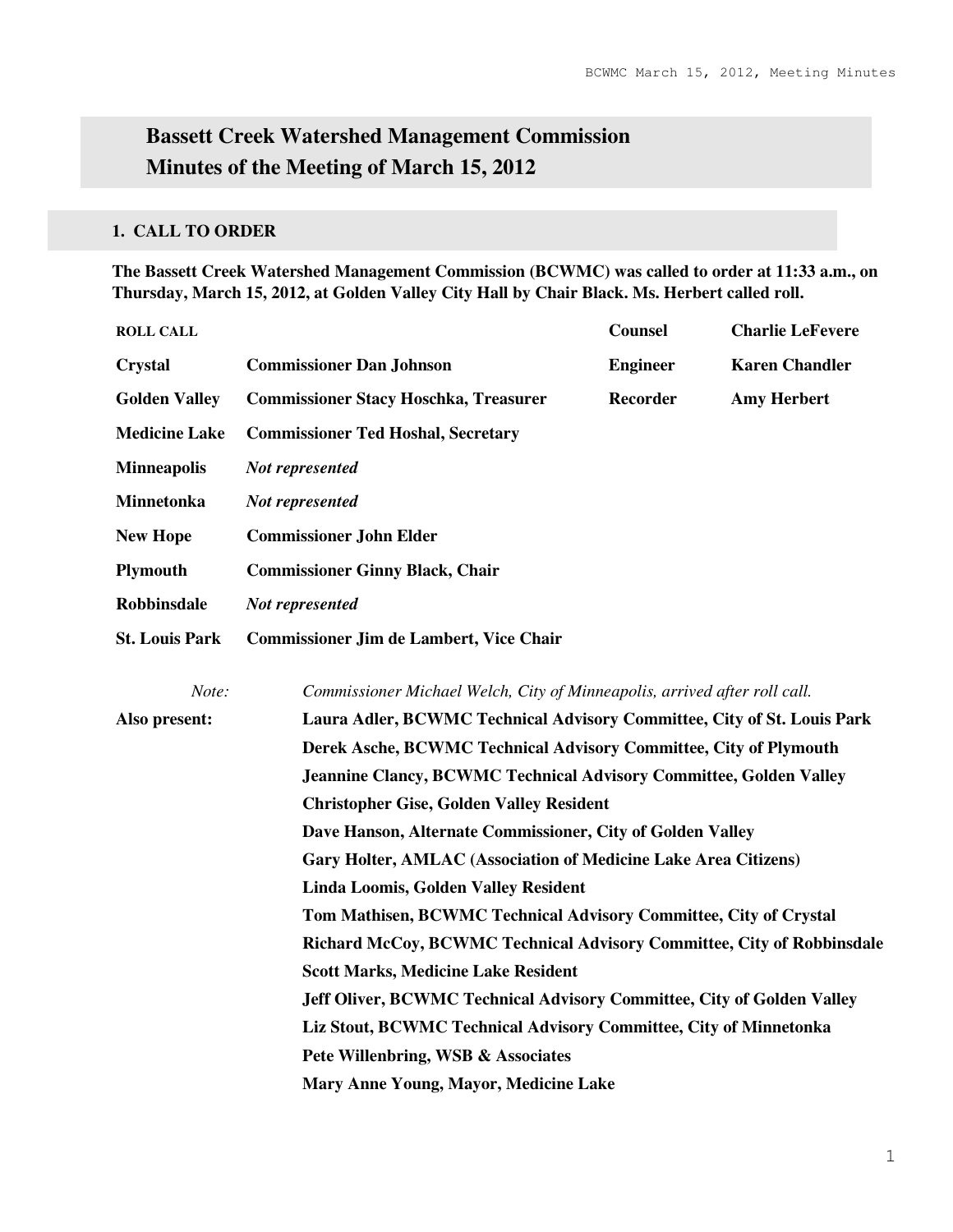### 2**. APPROVAL OF AGENDA AND CONSENT AGENDA**

**Chair Black requested that the Commission switch the order of presentation of Old Business agenda items 6A and 6B so that 6B – AMLAC Request – is heard first. Commissioner Elder moved to approve the agenda and the Consent Agenda as amended. Commissioner Hoshal seconded the motion. The motion carried unanimously with six votes in favor [Cities of Minneapolis, Minnetonka, and Robbinsdale absent from vote].** 

#### **3. CITIZEN INPUT ON NON-AGENDA ITEMS**

**No citizen input on non-agenda items** 

#### **4. ADMINISTRATION**

**4A. Presentation of February 16, 2012, Meeting Minutes. The meeting minutes were approved as part of the Consent Agenda.** 

**4B. Presentation of Financial Statements. The BCWMC's March 2012 financial report was approved as part of the Consent Agenda.** 

**The general and construction account balances reported in the March 2012 Financial Report are as follows:** 

| <b>Checking Account Balance</b>                                    | \$821,927.02             |
|--------------------------------------------------------------------|--------------------------|
| <b>TOTAL GENERAL FUND BALANCE</b>                                  | \$821,927.02             |
| <b>TOTAL CONSTRUCTION CASH &amp;</b><br><b>INVESTMENTS</b>         | \$2,437,330.62           |
| <b>Revenue</b>                                                     | $(\$45.05)$ bank charges |
| <b>Current Expenses</b>                                            | $(\$6,467.87)$           |
| <b>TOTAL ON-HAND CONSTRUCTION</b><br><b>CASH &amp; INVESTMENTS</b> | \$2,430,817.70           |
| <b>CIP Projects Levied – Budget Remaining</b>                      | $(\$2,262,714.46)$       |
| <b>Closed Projects Remaining Balance</b>                           | \$168,103.24             |
| <b>2011 Anticipated Tax Levy Revenue</b>                           | \$9,450.41               |
| <b>Anticipated Closed Project Balance</b>                          | \$177,553.65             |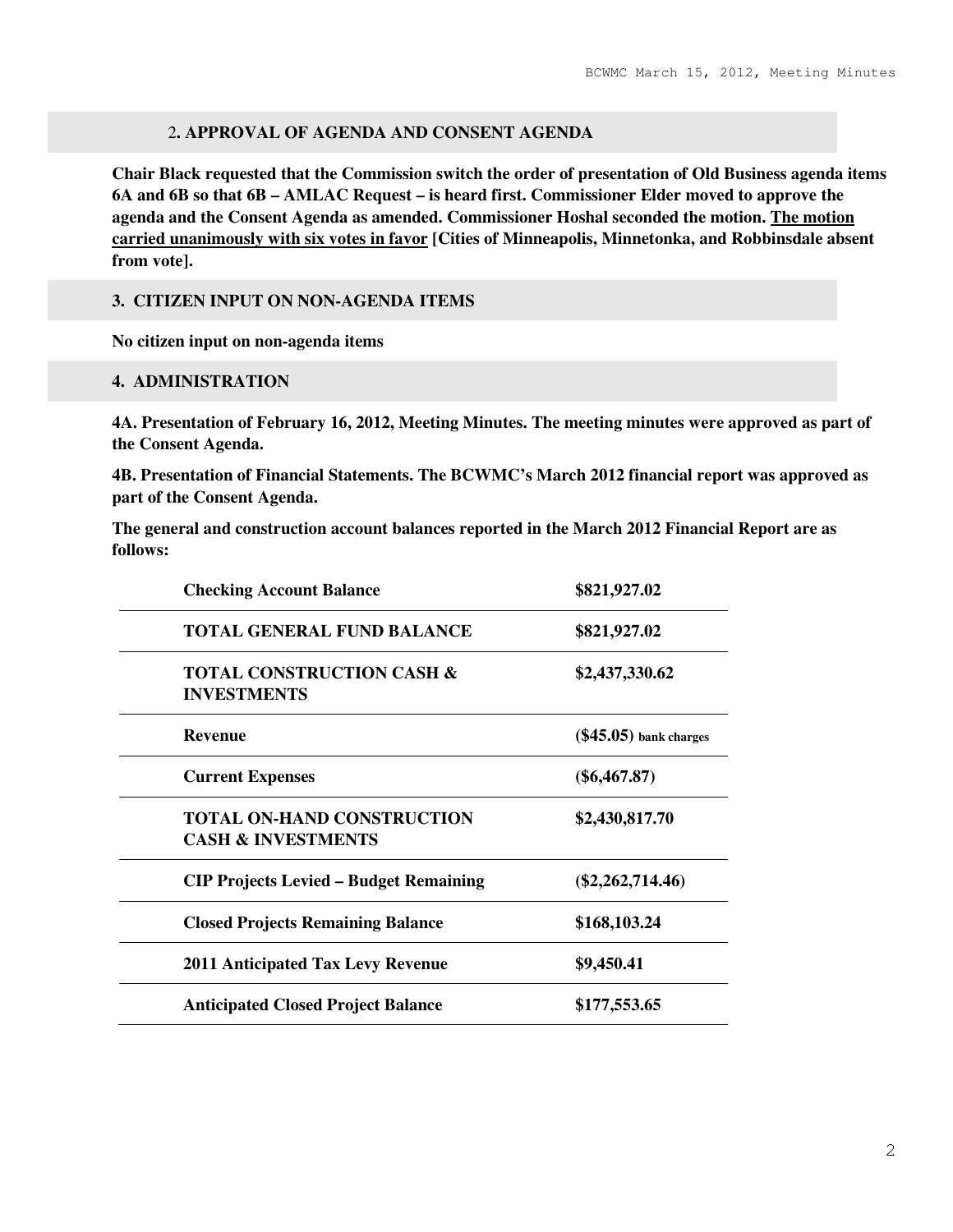**4C. Presentation of Invoices for Payment Approval.** 

- **i. Kennedy & Graven Legal Services through January 31, 2012 invoice for the amount of \$2,282.45.**
- **ii. Barr Engineering Company Engineering Services through February 24, 2012 invoice for the amount of \$29,904.86.**
- **iii. Amy Herbert February Secretarial Services invoice for the amount of \$1,790.73.**
- **iv. D'amico ACE Catering March BCWMC meeting catering invoice for the amount of \$324.88.**
- **v. MMKR FY Audit Work through January 31, 2012 invoice for the amount of \$1,600.**

#### *[Commissioner Welch arrives.]*

**Commissioner Elder moved to approve payment of all of the invoices. Commissioner de Lambert seconded the motion. By call of roll the motion carried unanimously with seven votes in favor [Cities of Minnetonka and Robbinsdale absent from vote].** 

#### **5. NEW BUSINESS**

**A. Approval of 2012 BWSR Grant Agreement. Ms. Chandler reminded the Commission that the grant is for the Bassett Creek Main Stem restoration project in the cities of Golden Valley and Minneapolis. She said the agreement is very similar to the 2011 grant agreement and contains a few changes. Mr. LeFevere said that the agreement looked fine. Ms. Chandler said that the Commission needs to approve and sign the grant agreement and return it to the Minnesota Board of Water and Soil Resources and the Commission needs to get some information about the grant up on the Commission's Web site. Commissioner Elder moved to approve executing the grant agreement. Commissioner Welch seconded the motion.** 

**Commissioner Welch brought up a comment about a statement in paragraph 15 of the agreement regarding the language "supplement". He questioned if the language is supposed to read, "supplant." He also asked the Commission Engineer to make sure the prevailing wage requirement is clearly communicated to the City as it needs to be included in the contract documents for the construction project. Commissioner Welch said he did not want the Commission to hold up signing the agreement over the wording of supplement versus supplant but would like the Commission to clarify with BWSR its intention. Chair Black said that she would talk to Brad Wozney of BWSR about it. The motion carried unanimously with seven votes in favor [Cities of Minnetonka and Robbinsdale absent from vote].** 

#### **6. OLD BUSINESS**

**B. AMLAC Request to Create a Document Regarding the Medicine Lake Dam and Lake Level. Gary Holter, board member of AMLAC – the Association of Medicine Lake Area Citizens, said the group has listened to concerns of the citizens around the lake regarding the lake level. He said that AMLAC would like the Commission to do what it can to keep water in Medicine Lake as long as possible during the summer. Mayor Mary Anne Young asked the Commission to move forward with a process to alter the current dam on Medicine Lake even on a temporary basis such as for three years to allow for**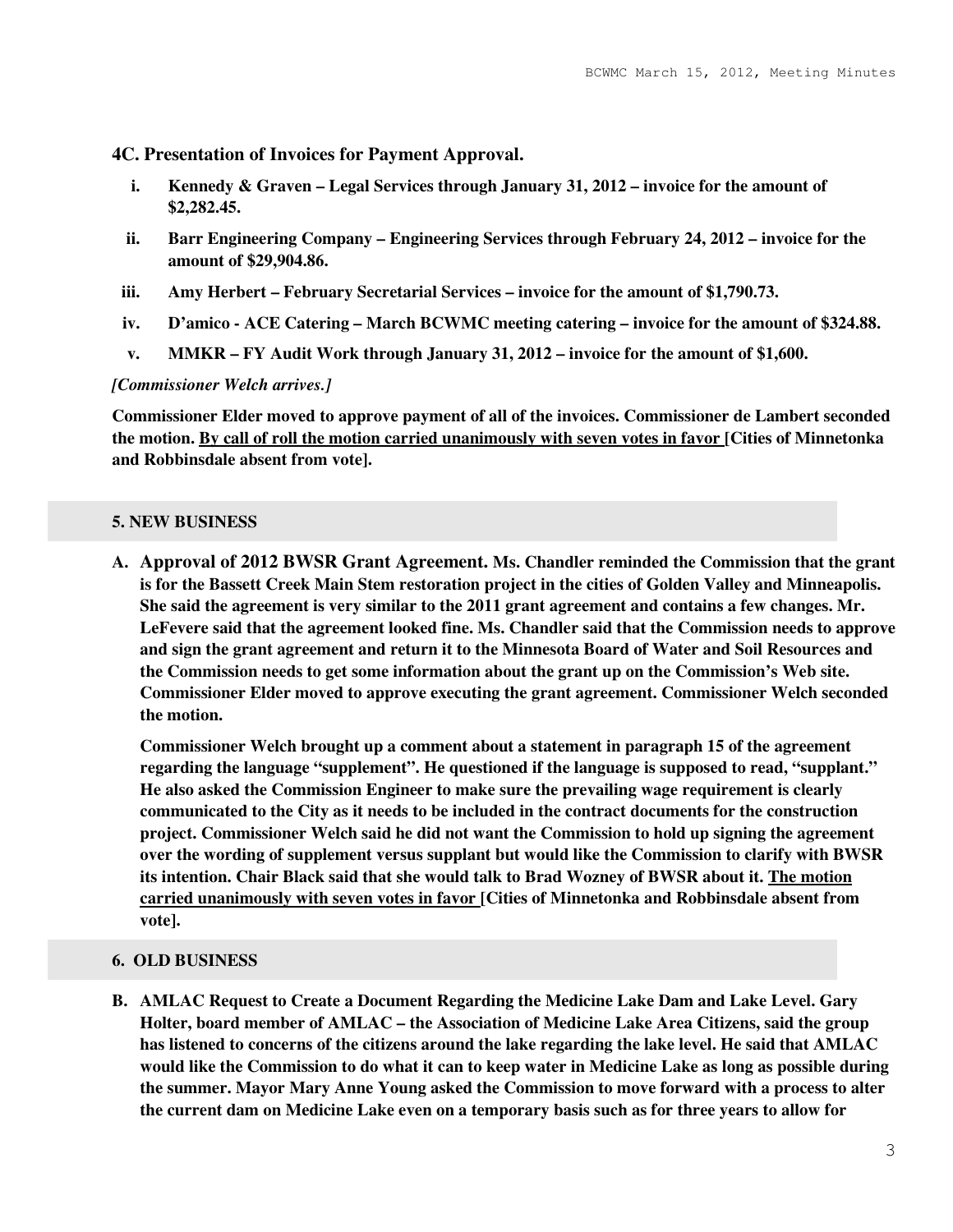**documentation, as a way to keep more water in the lake through the summer. Scott Marks, City Council member for Medicine Lake, said that he supports the requests made by AMLAC and Mayor Young. He added that the lake is a heavily used recreation lake and that in the past several years by late July it has been hard to get boats in and out of the lake.** 

**Chair Black clarified that it sounds like the issue being brought in front of the Commission is not a water quality issue but is a recreation issue. Mr. Holter, Mayor Young, and Mr. Marks agreed.** 

**Ms. Chandler explained that as the Commission has previously informed AMLAC, as well as Medicine Lake residents, if anything is done to the Medicine Lake outlet so that it holds water back above the current elevation, the flood level around the lake will be raised, which is a serious undertaking especially since people around the lake do live in the floodplain. She said that the low level of the lake has seemed to be very recurrent. Ms. Chandler said that the Commission Engineer has presented to AMLAC and the city residents who attended a public meeting on this topic the data showing the precipitation amounts and the lake water level and that these items are very closely tied.** 

**Commissioner Welch asked for clarification of the request from AMLAC since the memo from AMLAC asks for information and today the verbal requests have been for action. Mr. Holter said that AMLAC is looking for an end result.** 

**Ms. Clancy brought up the fact that the precedent is that the City pays for the costs of such a project. She provided the example of a Golden Valley project involving a structure that controlled the time of water retention on the Golden Valley golf course. She said that the city wanted the water to drain off the golf course quicker. Ms. Clancy said that the City was responsible for the modifications of the weir and all of the costs of the project.** 

**Commissioner Johnson asked for clarification on whether this request is within the Commission's jurisdiction or if not, in whose jurisdiction does it fall?** 

**Mr. LeFevere responded that it would probably fall within the BCWMC's authority to do something since there is language in the Metropolitan Surface Water Management Act regarding preserving and enhancing water resources. He said that the issue is more a question of the BCWMC's priorities. Mr. LeFevere said this sounds like a very big project requiring a lot of analysis, title work, easements, changing of the flood map and so on with the administrative process, which is in addition to the bricks and mortar side of the project. He described other ways that the project could be organized such as through the formation of a lake improvement district and then taxes could be levied within a special area to pay for the project, or a special storm sewer tax district that would tax the properties around the lake.** 

**Mr. Mathisen brought up the currently ongoing process of the updating of TP40, which is the source of all the rainfall data for flood plain elevation determinations. He said the update probably won't be released until the end of the year and after its release would be the time to redo floodplain elevations such as for Medicine Lake.** 

**Chair Black summarized that she is hearing that the project would not be as simple as just doing the construction work to raise the dam and that the Commission has typically focused its efforts on flooding issues and water quality issues. She asked for comments or feedback from the Commission.** 

**Commissioner Hoshal suggested a letter be prepared and send to Kate Drewry of the Minnesota Department of Natural Resources to ask her for information about a process that a citizen group could undertake for such a project. Commissioner Elder recommended that such a letter be prepared**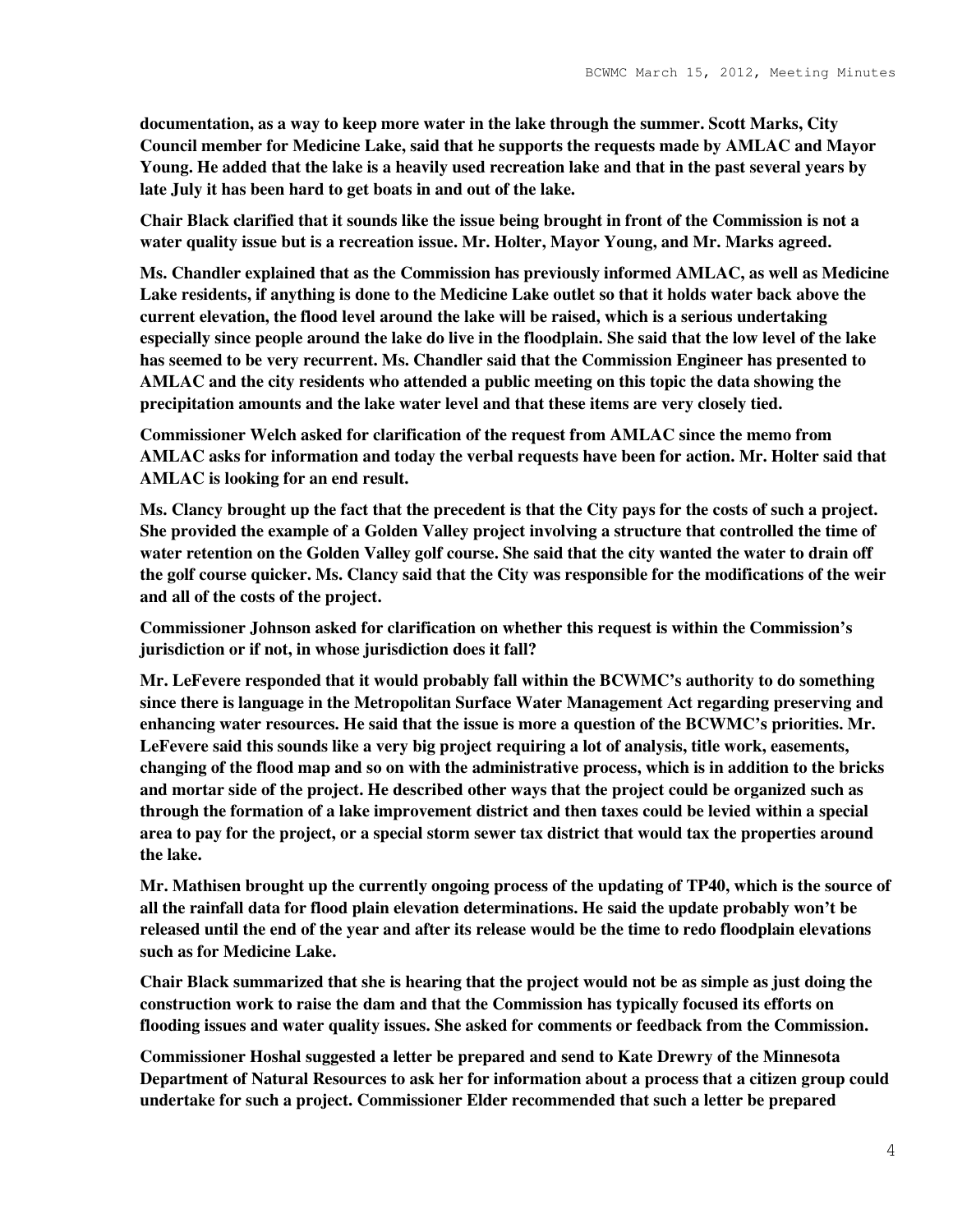**directly from the group instead of from the Commission but that the group could certainly share the information with the Commission.** 

**Mr. Asche noted that the BCWMC has significant investments adjacent to Medicine Lake and encouraged the Commission to study the impacts that any project would have to the three regional ponds adjacent to the lake.** 

**After some discussion Chair Black said that she agreed with the idea of AMLAC or the City of Medicine Lake taking the lead to write a letter to the DNR for information. Commissioner Elder commented that the Commission would be interested in the information received back from the DNR if the group is willing to share it with the Commission.** 

**Commissioner Hoshal said that he would be happy to help AMLAC and the City of Medicine Lake with preparing that letter and he will send a copy to the Commission.** 

**Mayor Young asked if the information that the Commission is capturing with its SWMM model process could be shared with the City of Medicine Lake. The Commission said yes. Mayor Young noted that the dam on Medicine Lake is in the City of Plymouth and that the City of Medicine Lake couldn't move forward on a project without the City of Plymouth.** 

**Mr. Holter stated that AMLAC has been in touch with the DNR, which recommended the group get a petition. Mr. Holter provided the Commission with a copy of the petition and said that AMLAC has gathered 600 signatures and of those only 60 or so are lakeshore owners and the rest are recreational users of the lake.** 

**Chair Black directed the Commission Engineer to distribute to the Commission, AMLAC, and the City of Medicine Lake the information that the Engineer had previously presented and distributed on the topic of the lake level of Medicine Lake.** 

**A. Cooperative Agreement for Feasibility Study for the Pond Dredging Project in the Northwood Lake Watershed. Mr. Asche reported that the reimbursement amount to be listed in the Cooperative Agreement is \$49,893.00. Chair Black moved approval of the agreement. Commissioner Elder seconded the motion. Commissioner Welch commented on the partnership approach with the Four Seasons Mall Project. He said he is concerned about the Commission spending public funds to treat water from a commercial facility, which will potentially undergo redevelopment, without a mechanism in place for the Commission to recover those funds.** 

**Mr. Asche said the project will not assist on the Commission's dime the redevelopment of the Four Seasons Mall. He said that he will be happy to draft summaries of proposals that come in to the Four Seasons Mall site to keep the Commission informed of the process occurring on that site.** 

**Commissioner Welch said that he remains uncomfortable with the degree to which the Commission funds projects and then is disconnected from the way that the projects roll out. Mr. Asche said that the Commission does not have involvement that is representative of the Commission's investment to the projects. He recommended that the Commission discuss where, when, and how the Commission wants to review the projects.** 

**Chair Black provided background on the project for the Commission.** 

**The motion carried unanimously with seven votes in favor [Cities of Minnetonka and Robbinsdale absent from vote].** 

**B. AMLAC Request to Create a Document Regarding the Medicine Lake Dam and Lake Level. See**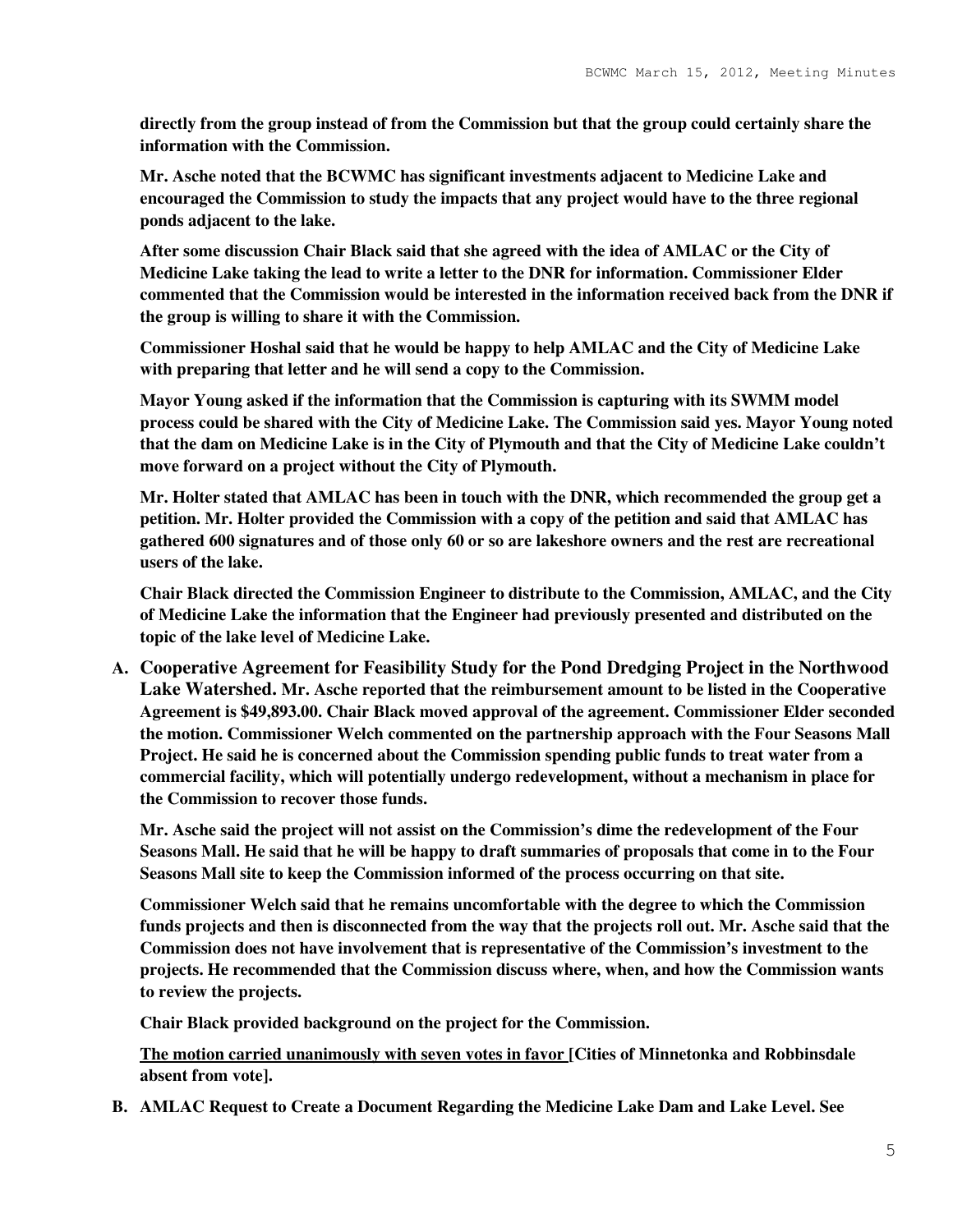**minutes of the discussion addressed as the first business item under Old Business.** 

#### **C. TAC Recommendations on BCWMC CIP for 2014 – 2018.**

**i. Annual CIP Review: Develop a Draft Five-Year BCWMC CIP for 2014-2018. Mr. Asche summarized the TAC's recommended modifications to the Five-Year CIP for 2014 – 2018. He stated that the TAC recommended that the Commission add to the TAC's April agenda a review of the preliminary modifications to the CIP and to draft a final recommendation for Commission review at its April meeting. Mr. Asche reported that the TAC also recommended making modifications to the format of the CIP table such as creating a new table that would list the BCWMC's completed CIP projects and also creating a map to accompany the tables. The Commission discussed the idea of the table format modifications and how they could enhance communication about the CIP.** 

**Commissioner Welch suggested that in regard to enhanced communication the Engineer Memo start including a section that would list "Past Commission Actions" regarding CIP projects. Mr. Asche added that along that same line, the TAC suggested that the CIP table include information on what type of Plan Amendment would be needed for each CIP project.** 

**Commissioner Welch moved to approve the TAC's recommendations as listed in the March 7, 2012, TAC memo. Commissioner de Lambert seconded the motion. The motion carried unanimously with seven votes in favor [Cities of Minnetonka and Robbinsdale absent from vote].** 

**D. Discuss BCWMC Procedure of Review of Final Plans and Specs of CIP Projects. Chair Black asked if the Commission has a flow chart of the project approval process. Ms. Chandler replied no. Chair Black asked if the Commission is interested in having one. Commissioners indicated that they were interested. Chair Black said that the Commission could designate this task to the TAC.** 

**Commissioner Welch said that it is a good idea but he wanted to clarify the issue. He said that the issue that he was trying to raise here is how can the Commission identify those places in the process where the Commission has the opportunity to say, "Go," or "No go," to components of the project. Commissioner Welch said that the standard agreement the Commission enters into with a member city for project construction has the city bring the plans and specs to the Commission Engineer for review and approval. He remarked that it is not practical that the Commission page through the plans and specs so the Commission needs to consider how it could make sure that funds it has approved levying from taxpayers are going toward building the projects that the Commission wants to construct. He added that the Commission has to provide appropriate feedback and the Commission needs to design a system that is transparent and accountable.** 

**Ms. Clancy remarked that she thinks the Commission does have input during the process and that the City of Golden Valley does not see the process as disjointed. She volunteered to work with the Commission Engineer to document the process in a flow chart.** 

**Chair Black commented that she needed the visual of the flow chart to provide a framework for the discussion and suggested that the Commission direct staff to put together the flow chart as a starting point to the discussion.** 

**Commissioner Welch brought up the fact that a project's feasibility report is a conceptual document and that pieces of the project will change from that concept. He noted that a component of the project's**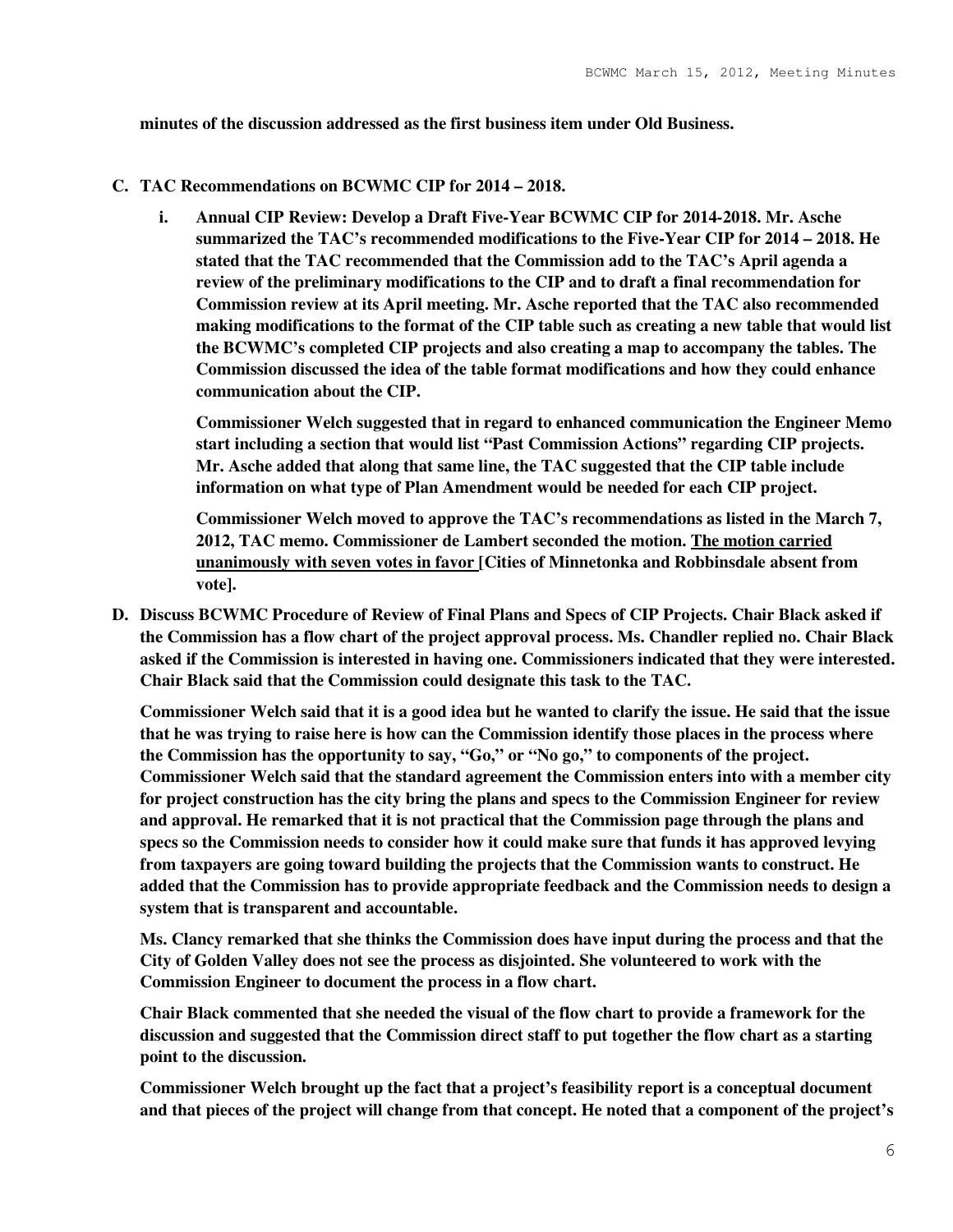**process is prioritizing and he said that the Commission historically hasn't given good direction on prioritizing.** 

**Chair Black asked Ms. Clancy if she could prepare a draft flow chart for the TAC's review. Ms. Clancy said yes, if she could bounce a draft off of the Commission Engineer. Ms. Loomis brought up the fact that so far during the meeting the Commission brought up five tasks that hadn't been budgeted for during the 2012 budgeting process. Chair Black suggested that since the Commission does have a budget this year for the Next Generation Plan the Commission could use that budget for some of the previously discussed tasks or if the Commission wants then it could ask staff to review the recently added tasks in light of the budget and provide information on what budgeted tasks may be displaced as a result of the additional tasks. Ms. Chandler said that the Commission Engineer could come back with an estimate. Chair Black added that this Ms. Loomis' comment was a good reminder to the Commission to keep track of its budget.** 

**Mr. LeFevere noted that the Commission's process has been that once it approves a feasibility report the project has been out of the Commission's hands unless the Commission Engineer brings it back in front of the Commission. He said that the Commission could add a step to the process to have the Commission approve projects' plans and specifications, or the Commission could add a process for change order approval. Commissioner Welch said that the Commission could provide criteria at the time of approval of a feasibility report. Chair Black reiterated that having the flow chart created could help with the discussion and decision-making process. Ms. Clancy said that her biggest concern about a change order approval process is that change orders tend to arise in the middle of construction and would need to be handled in a timely manner. Chair Black reiterated that the draft flow chart will be prepared as discussed for the TAC's review and also that the Commission would like the TAC's input on the flow chart and information on whether there are any additional costs to the Commission for doing those tasks and if so then what the costs are.** 

**E. Bassett Creek Restoration Project: Wisconsin Avenue to Crystal Border (2011 CR). Ms. Chandler provided a summary of the project and its funding. She said this project is coming in front of the Commission because the approach of the project as described in the feasibility study, which was approved by the Commission, was strongly bioengineering. Ms. Chandler said that the plans and specs for the project show more riprap than the approach in the feasibility report due to City concerns about easements for maintenance, access to sites, ability for plantings to establish in certain shady areas, and landowner objection to certain bioengineering approaches. Ms. Chandler said that technically the engineering solutions will work, they will just look different than approaches described in the feasibility report. She said this project update is in front of the Commission because the project does look different than how it was presented in the feasibility report and so the Commission Engineer wanted to communicate the differences to the Commission. Ms. Chandler said that the Commission Engineer does have some minor recommended changes.** 

**Jeff Oliver of the City of Golden Valley commented that the project is adding to the bioengineering approach with solutions that make the project more durable and longer lasting, as well as cause less impact such as less grading. Mr. Oliver and Pete Willenbring presented information to the Commission about the plans and specs of the project and details as to why the project has been designed as submitted to the Commission. The Commission discussed the feasibility report and asked questions about the project.** 

**Commissioner Welch moved to communicate to the City of Golden Valley the three recommendations as listed in the March 7th Engineer Memo along with a fourth recommendation that vegetation and**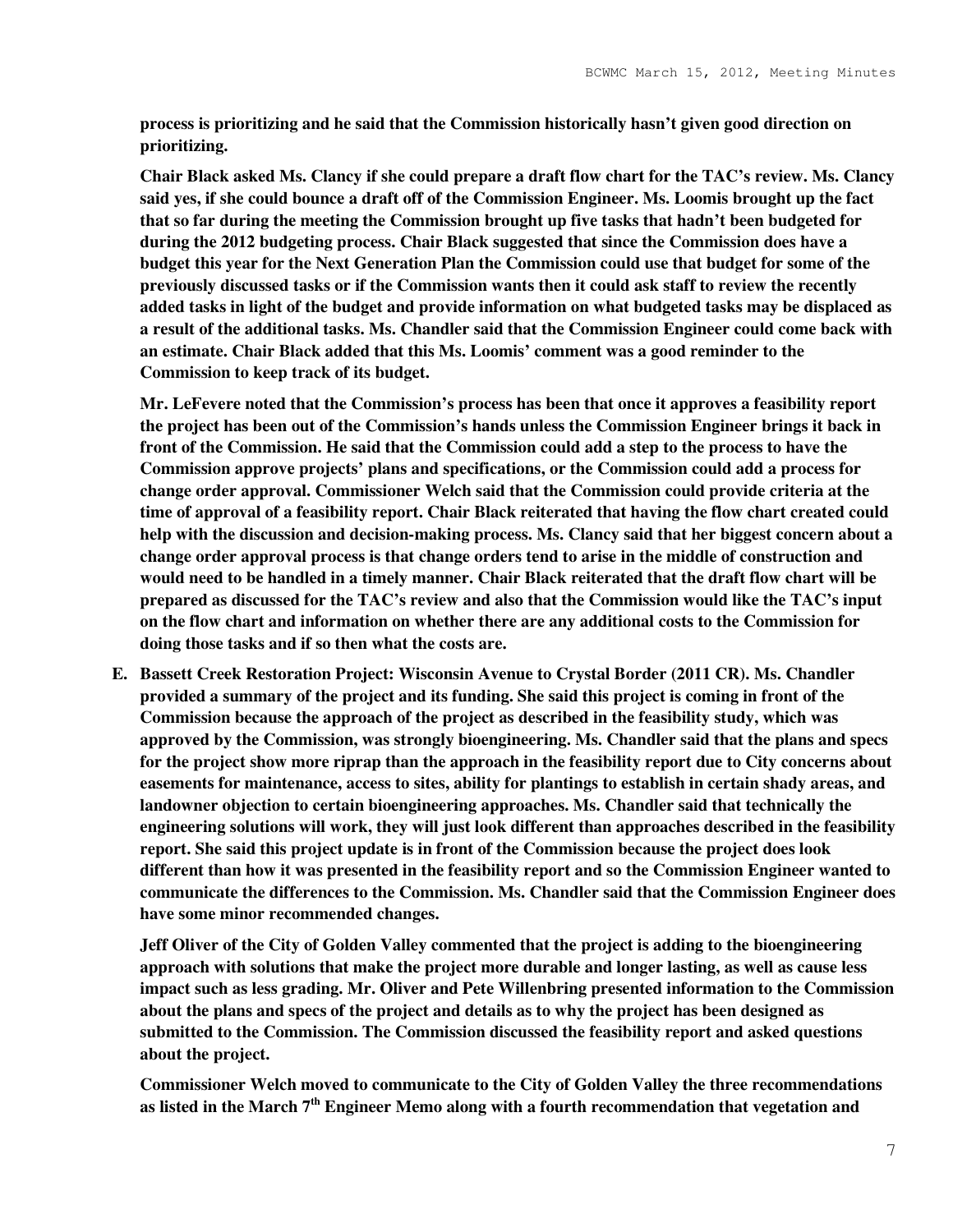**bioengineering solutions should be added to the project where appropriate and feasible. Commissioner Elder seconded the motion. The motion carried with six votes in favor [City of Medicine Lake opposed the motion. Cities of Minnetonka and Robbinsdale absent from vote].** 

**F. Next Generation Watershed Management Plan. The Commission decided there wasn't time to discuss this issue today and decided to schedule a meeting for the Commission to address this issue prior to the Commission's April meeting. The Commission directed Ms. Herbert to coordinate the meeting of the Commission.** 

## **7. COMMUNICATIONS**

**Chair:** 

- **1. Chair Black said that she has the Capstone project mentioned at last month's meeting and would have Ms. Herbert distribute it.**
- **2. Chair Black said that the Plymouth City Attorney put together information for members of the City's Boards and Commissions and it would be helpful information for the BCWMC members as well. She said that she would have Ms. Herbert distribute it.**
- **3. Chair Black asked for the Commission's consent to have the Vice Chair sign on the Commission's behalf the BCWMC agreement with the City of Plymouth that the Commission approved earlier in the meeting. The Commission indicated consent.**

**Commissioners:** 

- **1. Commissioner Hoshal updated the Commission on CAMP volunteers for Medicine Lake and noted that he did not find a volunteer for Hidden Lake. Mr. Asche said that he found a CAMP volunteer for Parkers Lake.**
- **2. Commissioner Hoshal updated the Commission about details about the pressure transducer in Medicine Lake.**
- **3. Commissioner Hoshal informed the Commission that the BCWMC Education display is now being stored at the New Hope public works building instead of at City of Crystal storage facilities.**
- **4. Commissioner Hoshal reminded the Commission that its display will be at the upcoming Plymouth Environmental Quality Fair and the Plymouth Yard and Garden Expo and asked for interested volunteers to contact him.**
- **5. Commissioner Hoschka reported that the draft fiscal year 2011 audit has been prepared and the final will be ready for the Commission in April.**
- **6. Commissioner Hoschka asked that at its April meeting the Commission consider being a presence in this year's Golden Valley Days.**
- **7. Commissioner Hoshal asked about a project review on a private residence in Medicine Lake at 228 Peninsula Road. Ms. Chandler said that she would follow up on it.**

**Committees:** 

**1. Commissioner Welch reported that Doug Snyder, Director/ Executive Administrator of the Mississippi Watershed Management Organization would be attending the BCWMC's April meeting.**